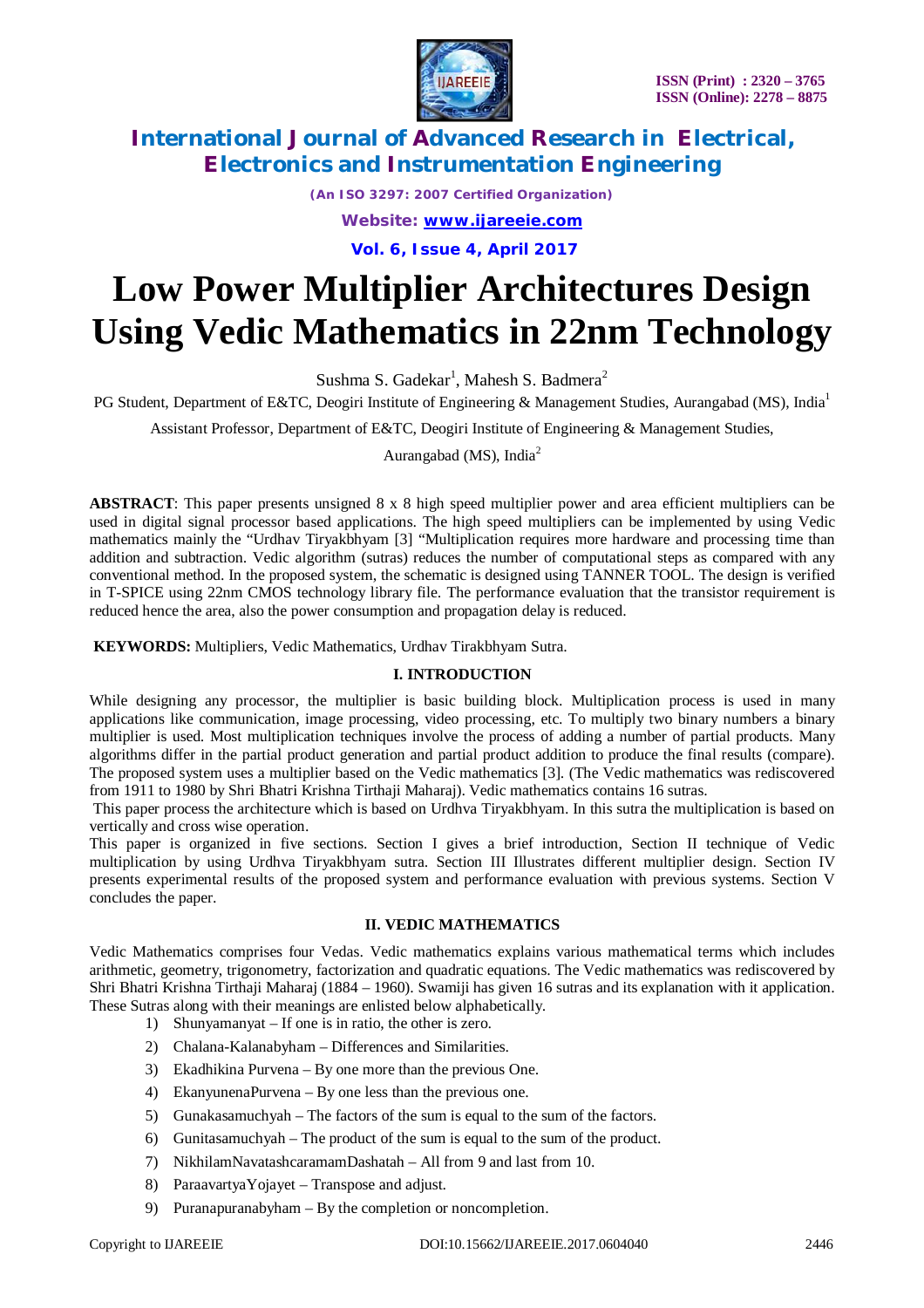

*(An ISO 3297: 2007 Certified Organization)*

*Website: [www.ijareeie.com](http://www.ijareeie.com)*

## **Vol. 6, Issue 4, April 2017**

- 10) Sankalana- Vyavakalanabhyam By addition and by subtraction.
- 11) ShesanyankenaCharamena The remainders by the last digit.
- 12) ShunyamSaamyasamuccaye When the sum is the same that sum is zero.
- 13) Sopaantyadvayamantyam The ultimate and twice the penultimate.
- 14) Urdhva-Tiryakbhyam Vertically and crosswise.
- 15) Vyashtisamanstih Part and Whole.
- 16) Yaavadunam Whatever the extent of its deficiency.

This paper is discussed by using Urdhva Tiryakbhyam (UT) Sutra. It is seen that by using this sutra, the designing of faster and lower power multiplier circuits can be implemented. Urdhva Tiryakbhyam Sutra is a Sanskrit word which means vertically and crosswise explanation for 2-bit multiplication is as follows

$$
\begin{array}{cc}\n a1 & a0 \\
b1 & b0\n\end{array}
$$

\_\_\_\_\_\_\_\_\_\_\_\_\_\_\_\_\_\_\_\_\_\_\_\_\_\_\_\_\_\_ a1 x b1 ∶ a1 x b0 + a0 x b1 ∶ a0 x b0

Similar type of 2-bit multiplication can be carried out for any digital numbers by using Urdhva Tiryakbhyam algorithm.

#### **III. DESIGN OF MULTIPLIER ARCHITECTURE**

#### **A] Design 2-Bit Multiplier**

The fundamental block for all types of multiplier design is a 2-bit multiplier. The proposed 2-bit multiplier comprises four AND gates and two 1-bit half adder blocks. The modified AND gate consists of five transistors which is having one less transistors as compared with the conventional multiplier [4]. The half adder used is designed with 9 transistors. Figure 1 shows the 2-bit multiplier.



Figure 1 Design of 2-bit Multiplier

#### **B] Design of 4-bit multiplier**

The 4-bit multiplier is designed by suing four 2-bit multiplier and three 4- bit adders. The different blocks of a 4-bit multiplier are as shown in figure 2. Each adder consists of four full adders. The full adder is used in this design is having14 transistors [4] [5]. With use of this new full adder it is observed that the speed of multiplication is improved with low power consumption. The conventional multipliers units comprise long adder chains which gives rise to more propagation delay. The 4-bit multiplier is used to have reduced propagation delay. As per the UT sutra the 4-bit input is applied to four 2-bit multiplier and the output is of 8-bit.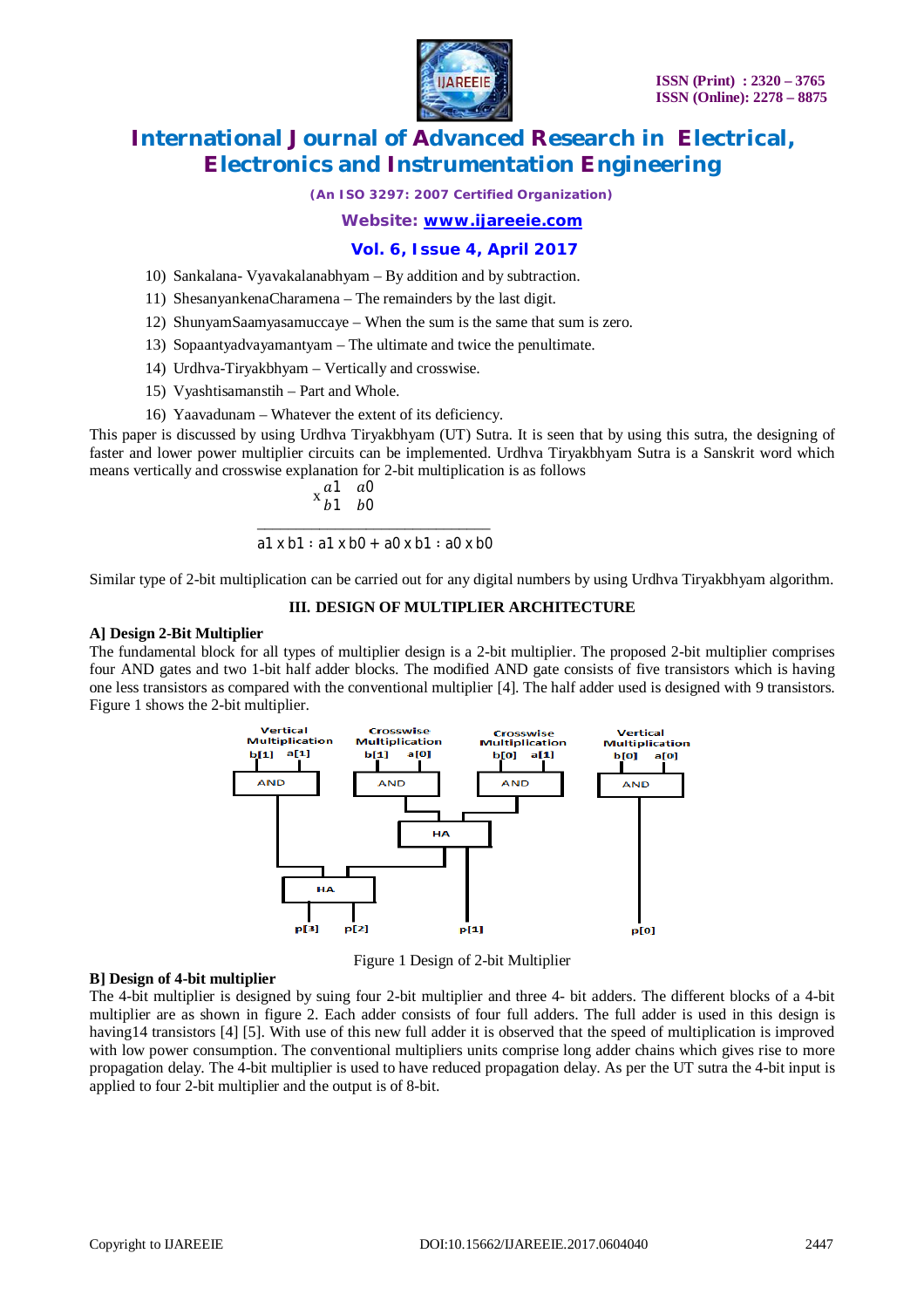

*(An ISO 3297: 2007 Certified Organization)*

*Website: [www.ijareeie.com](http://www.ijareeie.com)*

# **Vol. 6, Issue 4, April 2017**



Figure 2 Design of 4-bit Multiplier.

### **C] Design of 8-bit multiplier**

The proposed 8-bit multiplier is designed by using four 4-bit multiplier blocks and three 8-bit adders. The input to the 8-bit multiplier is 8-bit (Multiplicand) and the output obtained is of 16-bit wide. The output is applied to the four 4-bit multipliers. The output of 4-bit multipliers is given to the 8-bit adder.



Figure 3 Design of 8-bit Multiplier.

## **IV. PERFORMANCE ANALYSIS**

Performance analysis of the multiplier topologies presented in this paper is realized using the Tanner EDA tool, in 22nm CMOS process technology [1]. The schematics views of the topologies are obtained at power supply of 400mV, to analyze the power consumption and propagation delay. The results obtained are compared with different architectures to approximate the effectiveness of the proposed architectures [4] [6] [12]. The results are given in TABLE I-III. TABLE I gives the transistor count related with the topologies. The modified designs used for the AND

.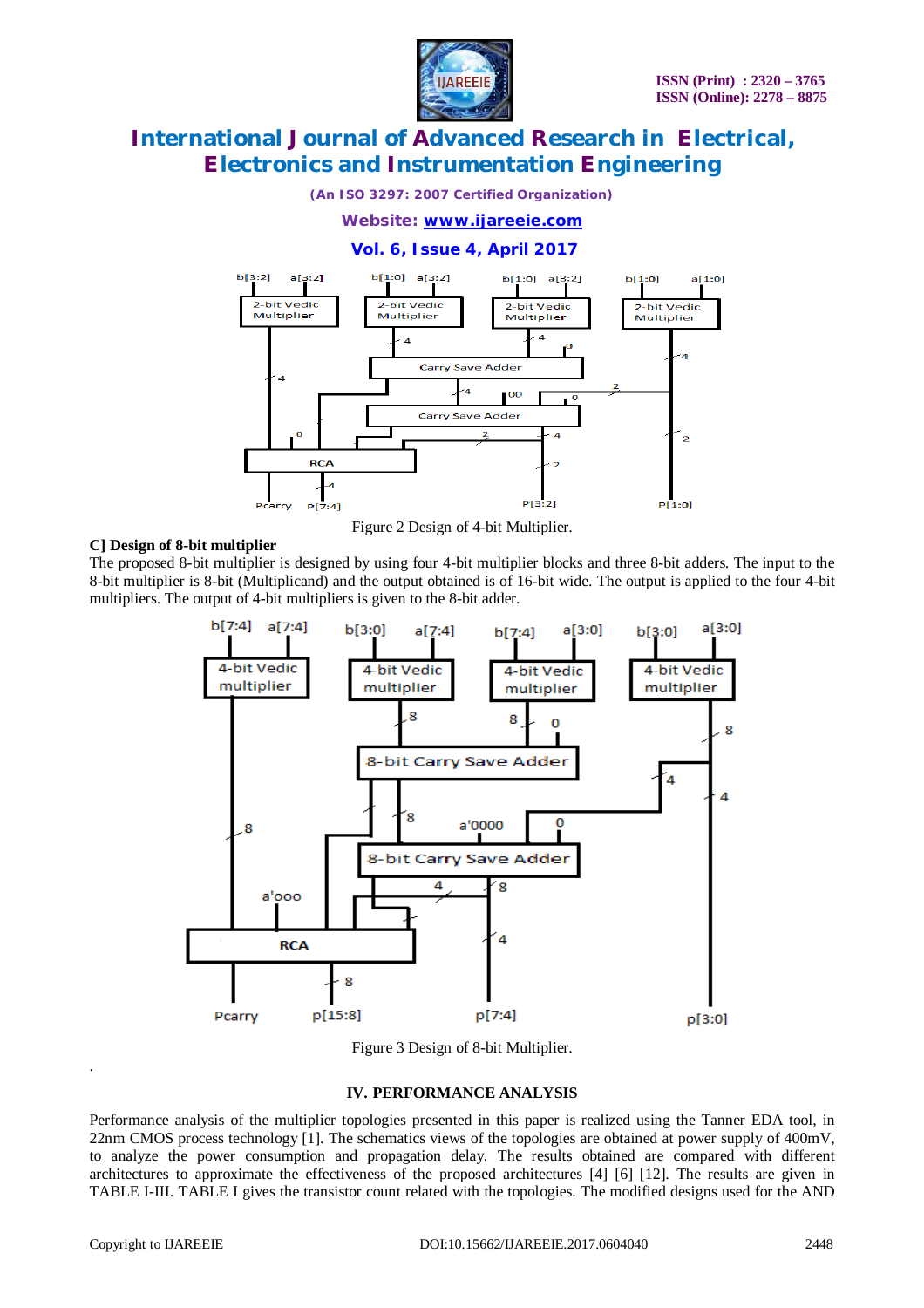

*(An ISO 3297: 2007 Certified Organization)*

*Website: [www.ijareeie.com](http://www.ijareeie.com)*

## **Vol. 6, Issue 4, April 2017**

gate ,the half adder and the full adder units provides the overall reduction in area of the multiplier architectures as these topologies utilize less number of transistors as opposed to the conventional designs.. TABLE II lists the propagation delays and power consumptions associated with the proposed designs, both for the schematic.

TABLE I. Transistor Count and Layout Area

| Name of the topology                    | <b>Transistor count</b> |
|-----------------------------------------|-------------------------|
| 4-bit Multiplier of proposed Multiplier | 320                     |
| 8-bit Multiplier of proposed Multiplier | 1616                    |

A comparative analysis of propagation delays and power dissipation of different existing 8-bit multiplier architectures reported in the literature with the proposed architecture is presented in TABLE III. The comparison indicates that with respect to the different existing multiplier algorithms and architectures, the proposed design offers improved speed at considerably smaller power consumption with 0.4 volt power supply.

TABLE II. Propagation Delay and Power Consumption of different multiplier topologies

| Name of the topology                       | Propagation Delay (in ns) | Power Consumption $(in \mu W)$ |
|--------------------------------------------|---------------------------|--------------------------------|
| 4-bit Multiplier of proposed<br>Multiplier | 0.019                     | 0.134                          |
| 8-bit Multiplier of proposed<br>Multiplier | 0.408                     | 0.776                          |

#### TABLE III. Performance Comparison

| Name of the topology      | <b>Power Supply</b><br>in V | <b>Propagation Delay</b><br>$(in \; ns)$ | <b>Power Consumption</b><br>$(in \mu W)$ |
|---------------------------|-----------------------------|------------------------------------------|------------------------------------------|
| Proposed 8-bit Multiplier | 0.4                         | 0.408                                    | 0.776                                    |
| [4]                       |                             | 0.635                                    | 7.460                                    |
| [6]                       | --                          | 21.5                                     | --                                       |
|                           | $- -$                       | 22.216                                   | $- -$                                    |
| [12]                      | --                          | 18.532                                   | --                                       |
| [13]                      | $2.5$ to $5$                | 14.13sec                                 | 9.386e-2                                 |

### **VI.CONCLUSION**

The proposed paper presents new topologies for 4-bit and 8-bit multipliers based on UT sutra of Vedic mathematics. The topologies are realized in 22 nm CMOS process technology in Tanner EDA tool and the performance analysis is performed using with a power supply of 400mV. The multiplier designs proposed in this paper provides improvement in propagation speed and power consumption and the improvement in performance is achieved due to the new UT based architecture with fewer number of adder units with the use of modified circuits.